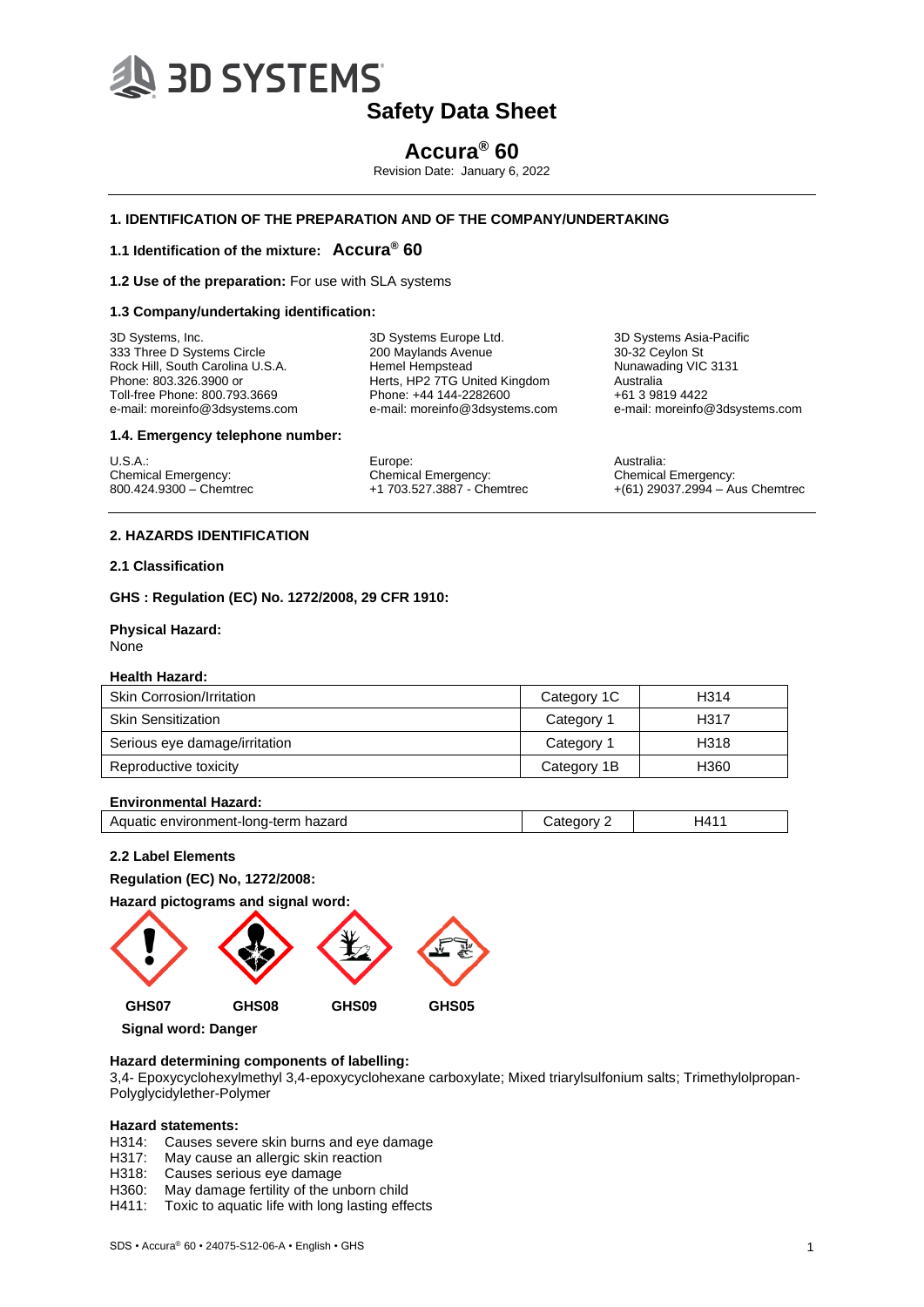

# **Accura® 60**

Revision Date: January 6, 2022

#### **Precautionary statements:**

#### **Prevention:**

P203: Obtain, read and follow all safety instructions before use.

- P260: Do not breathe dust/fume/gas/mist/vapours/spray.
- P264: Wash contaminated skin thoroughly after handling.

P272: Contaminated work clothing should not be allowed out of the workplace.

P280: Wear protective gloves/protective clothing/eye protection/face protection.

#### **Response:**

P301 + P330 + P331: IF SWALLOWED: Rinse mouth. Do NOT induce vomiting.

P302 + P361 + P354: IF ON SKIN: Take off immediately all contaminated clothing. Immediately rinse with water for several minutes.

P304 + P340: IF INHALED: Remove person to fresh air and keep comfortable for breathing.

P305 + P354 + P338: IF IN EYES: Immediately rinse with water for several minutes. Remove contact lenses, if present and easy to do. Continue rinsing.

P316: Get emergency medical help immediately.

P318: IF exposed or concerned, get medical advice.

P321: Specific treatment: Wash contaminated skin with soap and water. Wash eyes with clean water for about 15 minutes.

P337 + P317: If eye irritation persists: Get medical help.

P333 + P317: If skin irritation or rash occurs: Get medical help.

P362 + P364: Take off contaminated clothing and wash it before reuse.

P363: Wash contaminated clothing before reuse.

### **Storage:**

P405: Store locked up**.**

#### **Disposal:**

P501: Dispose of contents/container in accordance with local/state/regional regulations.

#### **Supplemental information**

**Safety :** In case of inadequate ventilation wear respiratory protection. Do not eat, drink or smoke when using this product.

# **3. COMPOSITION/INFORMATION ON INGREDIENTS**

## **3.1 Chemical characterization:**

**Description:** Organic mixture

### **3.2 Dangerous components:**

| <b>Chemical name</b>                                             | <b>CAS-No</b>            | EC-No       | $\frac{9}{6}$ | <b>Classification Regulation</b><br>(EC) 1272/2008                                                                  |
|------------------------------------------------------------------|--------------------------|-------------|---------------|---------------------------------------------------------------------------------------------------------------------|
| 3,4 Epoxycyclohexylmethyl 3',4'-<br>epoxycyclohexane carboxylate | 2386-87-0                | 219-207-4   | 40-60         | Skin Sens. Cat 1, H317                                                                                              |
| Ethoxylated tetraacrylate                                        | Proprietary              | Proprietary | $15 - 25$     | Eye Irrit. Cat 2, H319<br>Agu. Chron. Cat, H411                                                                     |
| Trimethylolpropan-Polyglycidylether-<br>Polymer                  | 30499-70-8               | 608-489-8   | $1-5$         | Repro Tox Cat 1B - H360F<br>Skin Corr/Irri Cat 1C - H314<br>Eye Dam/Eye Irri Cat 1 - H318<br>Skin Sens Cat 1 - H317 |
| Mixed triarylsulfonium salts                                     | 71449-78-0<br>89452-37-9 | 931-161-3   | $1 - 10$      | Skin Sens Cat 1 - H317<br>Agu Acute Cat 1 - H400<br>Agu Chro Cat 1 - H410                                           |
| Propylene carbonate                                              | 108-32-7                 | 219-207-4   | $1 - 10$      | Eye Irri Cat 2 - H319                                                                                               |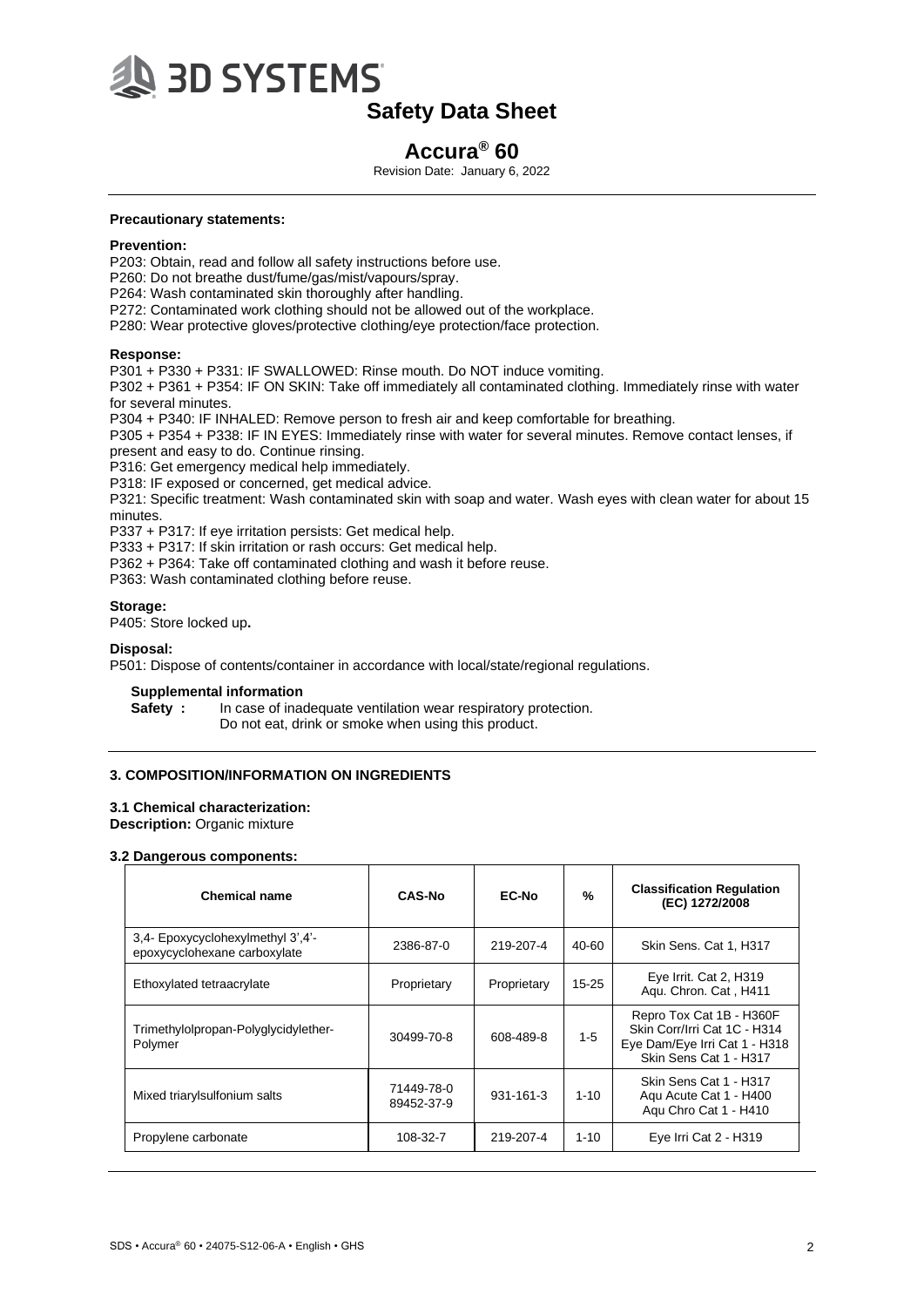

# **Accura® 60**

Revision Date: January 6, 2022

## **4. FIRST AID MEASURES**

**4.1 General Information**: Ensure that eyewash stations and safety showers are close to the workstation location.

**4.2 In case of inhalation:** May cause respiratory irritation. Move affected person to fresh air. If respiratory irritation occurs, if breathing becomes difficult seek medical attention immediately.

**4.3 In case of skin contact:** May cause irritation or sensitization by skin contact , including redness and/or swelling. Immediately flush skin with plenty of soap and water. Remove contaminated clothing and shoes. Get medical attention if symptoms occur. Wash clothing before reuse.

**4.4 In case of eye contact:** Irritating to eyes. Causes redness, swelling and pain. Immediately flush eyes with plenty of water for at least 15 minutes. Get medical attention if symptoms persist.

**4.5 In case of ingestion**: Irritating to mouth, throat and stomach. If ingested, drink plenty of water and seek immediate medical attention. Do not induce vomiting.

**4.6 Self-protection of the first aider:** Put on appropriate protective equipment (see section 8). Move exposed person to fresh air. Remove contaminated clothing and shoes.

## **5. FIRE-FIGHTING MEASURES**

**5.1 Suitable extinguishing media:** Water mist, dry chemical, carbon dioxide, or appropriate foam.

**5.2 Extinguishing media which must not be used for safety reasons**: High volume water jet.

**5.3 Special exposure hazards arising from the substance or preparation itself, combustion products, resulting gases:** Thermal decomposition products can include CO2, CO and smoke.

**5.4 Special protective equipment for fire-fighters:** Wear full protective clothing, including helmet, selfcontained positive-pressure or pressure demand breathing apparatus, protective clothing and facemask.

**5.5 Additional information:** Move container from area if it can be done without risk. Cool containers with water spray. Avoid inhalation of material or combustion by-products.

### **6. ACCIDENTAL RELEASE MEASURES**

**6.1. Personal precautions:** Keep unnecessary personnel away. Wear appropriate protective equipment and clothing. Consult expert immediately.

**6.2 Environmental precautions:** Stop the flow of material, if this is without risk. Ventilate contaminated area. Eliminate sources of ignition. In case of contamination of aquatic environment inform local authorities.

**6.3 Methods for cleaning up:** Wear appropriate protective equipment and clothing. Absorb spillage with suitable absorbent materials. Place all waste in an appropriate container for disposal. The material and its container must be disposed of as hazardous waste. Keep away from sources of ignition.

#### **7. HANDLING AND STORAGE**

**7.1 Handling** Provide adequate ventilation. Use suitable protective equipment. Avoid contact with skin and eyes. Do not breathe vapors or mist. Avoid ignition sources. Do not allow to enter drains or watercourses.

**7.2 Storage:** Store sealed in the original container at room temperature. Keep this material indoors in a cool, dry, well ventilated place. Store out of direct sunlight or UV light sources. Storage Temperature: below 35 °C / 95 °F.

Storage class LGK 6.1B

#### **8. EXPOSURE CONTROLS / PERSONAL PROTECTION**

#### **8.1 Exposure limit values:**

General Product Information: No occupational exposure limits (PEL/TWA) have been established for this product.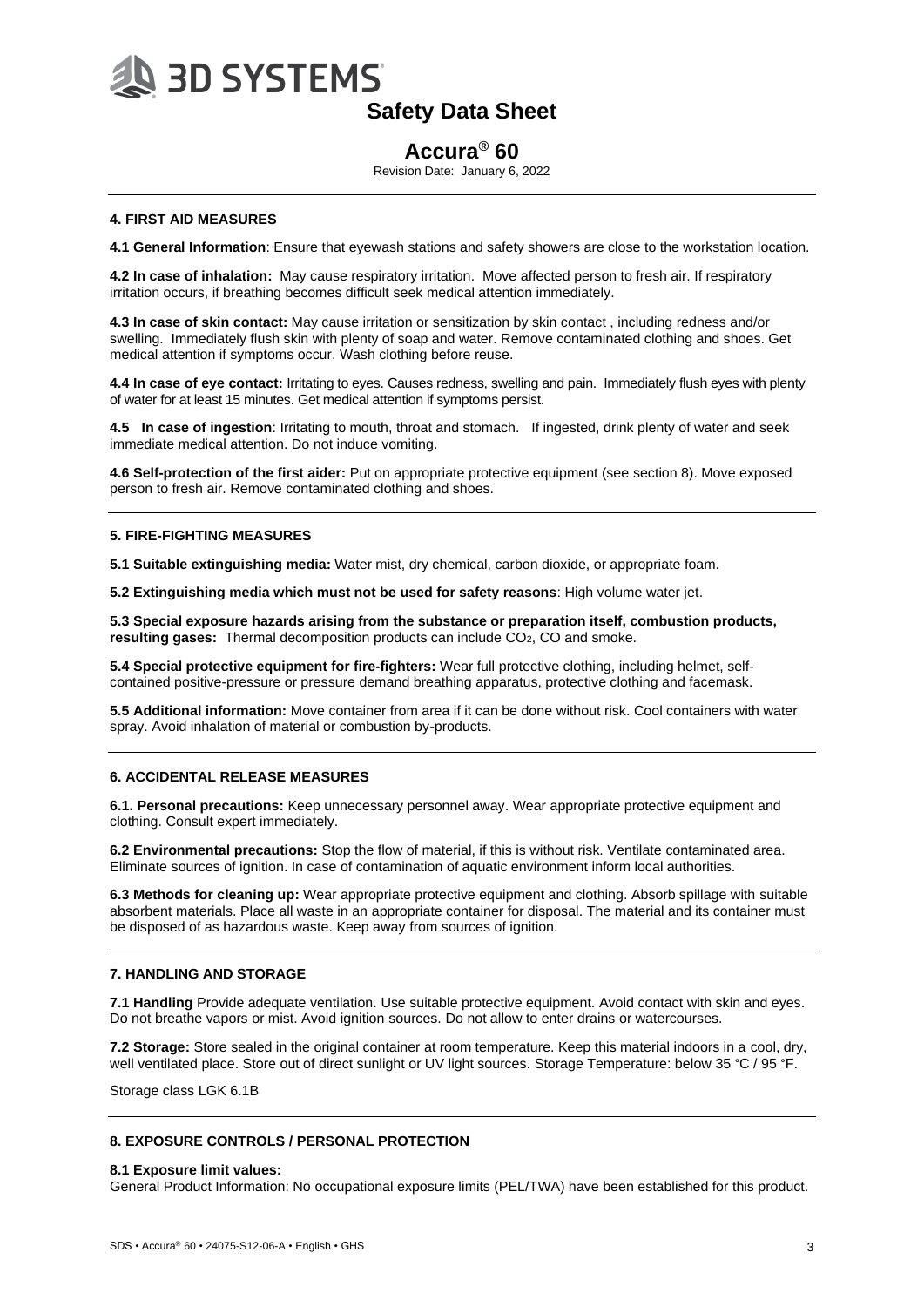

# **Accura® 60**

Revision Date: January 6, 2022

| Component Analysis:                                           |                                                                                                                                                                                                                                                                   |
|---------------------------------------------------------------|-------------------------------------------------------------------------------------------------------------------------------------------------------------------------------------------------------------------------------------------------------------------|
| <b>Component</b>                                              | <b>Component Manufacturer IEL</b><br>(Internal Exposure Limit)                                                                                                                                                                                                    |
| 3,4- Epoxycyclohexylmethyl 3',4'-epoxycyclohexane carboxylate | NA                                                                                                                                                                                                                                                                |
| Propylene Carbonate                                           | NA                                                                                                                                                                                                                                                                |
| Antimonate mixture (Mixed triary sulfonium salts)             | 0.5mg/m <sup>3</sup> MAK (Switzerland, Netherlands, Austria)<br>$0.5 \text{ mg/m}^3$ VME (France)<br>0.5 mg/m <sup>3</sup> TWA (Portugal, Finland, Norway, Ireland, Denmark)<br>0.5 mg/m <sup>3</sup> VLA-ED (Spain)<br>$0.5 \text{ mg/m}^3 \text{ NDS}$ (Poland) |

## **8.2 Exposure controls**

**Technical measures to prevent exposure:** Use local exhaust ventilation.

**Instructual measures to prevent exposure:** When using, do not eat, drink or smoke. Wash hands after handling and before eating, smoking and using the lavatory and at the end of the day.

# **Personal protection equipment:**

**Respiratory protection:** If ventilation cannot effectively keep vapor concentrations below established limits, appropriate certified respiratory protection must be provided (e.g. 3M 6000 with organic vapor cartridge A2 or half mask 3M 4251).

**Hand protection:** Use impervious nitrile gloves.

**Eye protection:** Wear safety glasses or chemical goggles.

**Body protection:** Use apron and closed shoes.

# **9. PHYSICAL AND CHEMICAL PROPERTIES**

| Appearance                                   |                        |  |
|----------------------------------------------|------------------------|--|
| <b>Physical state</b>                        | Liquid                 |  |
| Form                                         | Not available          |  |
| Color                                        | <b>Blue/Light blue</b> |  |
| Odor                                         | Mild                   |  |
| <b>Odor threshold</b>                        | Not available          |  |
| рH                                           | Not available          |  |
| Melting point/freezing point (°C)            | Not available          |  |
| Initial boiling point and boiling range (°C) | Not available          |  |
| Flash point (°C)                             | 150°C (COC)            |  |
| <b>Evaporation rate</b>                      | Not available          |  |
| <b>Flammability (solid, gas)</b>             | Not available          |  |
| Relative density (g/cm <sup>3</sup> )        | 1.1                    |  |
| Upper/lower flammability or explosive limits |                        |  |
| Flammability limit - lower (%)               | Not available          |  |
| Flammability limit - upper (%)               | Not available          |  |
| Explosive limit - lower (%)                  | Not available          |  |
| Explosive limit - upper (%)                  | Not available          |  |
| Vapor pressure                               | Not available          |  |
| <b>Vapor density</b>                         | Not available          |  |
| Solubility(ies)                              |                        |  |
| Solubility (water)                           | slightly soluble       |  |
| Partition coefficient (n-octanol/water)      | Not available          |  |
| Auto-ignition temperature (°C)               | Not available          |  |
| Decomposition temperature (°C)               | Not available          |  |
| <b>Viscosity (cPs)</b>                       | 200-250 (30°C)         |  |
| <b>Other information</b>                     |                        |  |
| <b>Oxidizing properties</b>                  | Not available          |  |
| VOC (g/L)                                    | Not available          |  |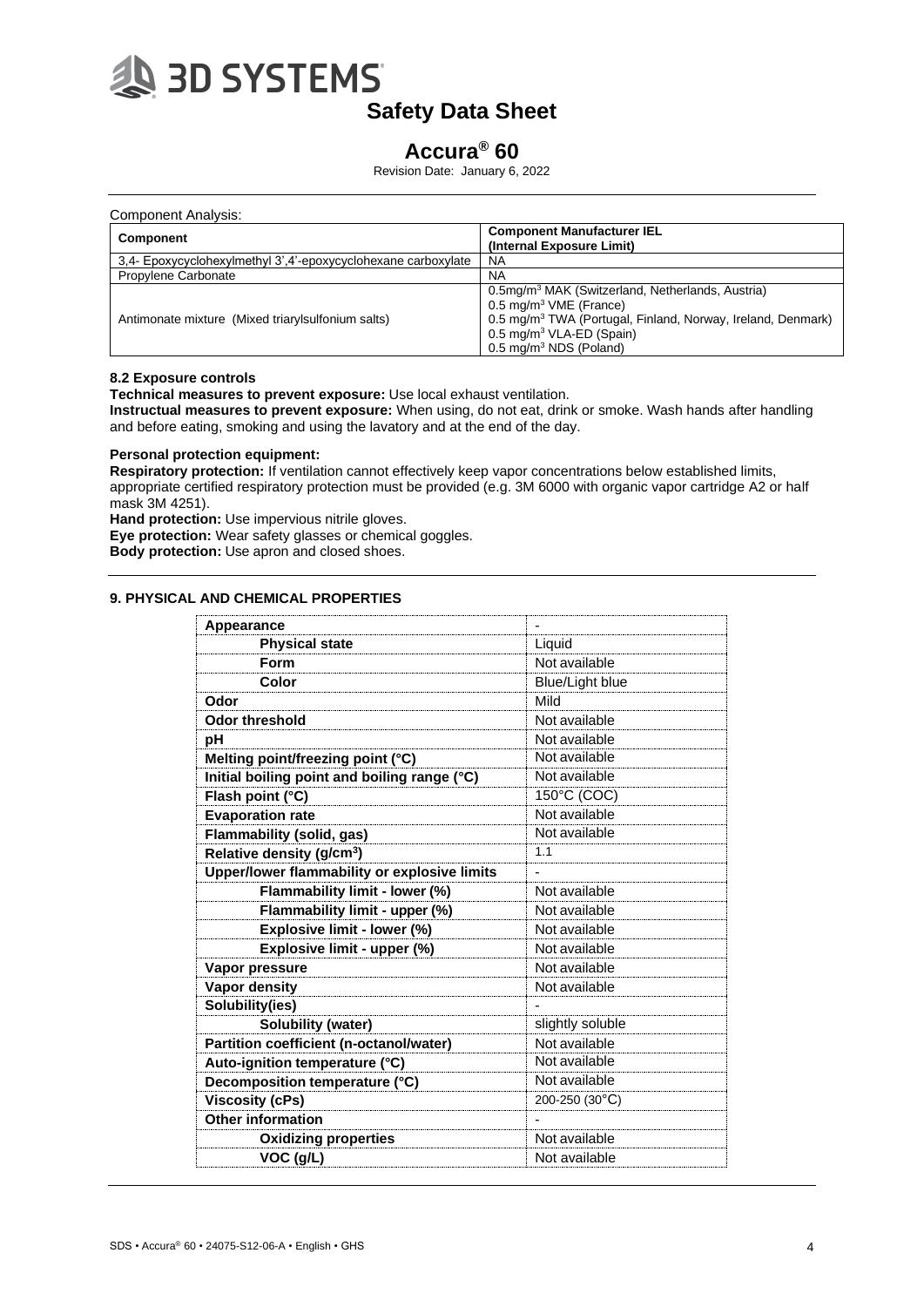

# **Accura® 60**

Revision Date: January 6, 2022

## **10. STABILITY AND REACTIVITY**

**10.1 Conditions to avoid:** Avoid exposure to heat and light. Take necessary actions to avoid static electricity discharge.

**10.2 Materials to avoid:** Oxidizing materials, strong acids and strong bases.

**10.3 Hazardous decomposition products:** Carbon dioxide, carbon monoxide and other toxic fumes can be released at high temperatures or upon burning.

#### **11. TOXICOLOGICAL INFORMATION**

#### **11.1 Toxicokinetics, metabolism and distribution:** NA

#### **11.2 Acute effects (toxicity tests)**

| Component                                                     | LD <sub>50</sub> Oral | LD <sub>50</sub> Dermal |
|---------------------------------------------------------------|-----------------------|-------------------------|
| 3,4- Epoxycyclohexylmethyl 3',4'-epoxycyclohexane carboxylate | 5000 mg/kg (rats)     | >23400 mg/kg (rabbits)  |
| Ethoxylated pentaerytritol tetraacrylate                      | $>$ 5000 mg/kg (rat)  | Non skin irritant       |
| Propylene Carbonate                                           | 20700 mg/kg (mouse)   | >20 ml/kg (rabbit)      |
| Antimonate mixture (Mixed triary sulfonium salts)             | $>$ 2000 mg/Kg (rats) | >2000 mg/Kg (rabbits)   |

#### **Irritant and corrosive effects:** Irritating **Irritation to respiratory tract:** NA

**Sensitisation: Causes sensitisation** 

#### **11.3 Experiences made in practice**

Once sensitized, a severe allergic reaction may occur when subsequently exposed to very low levels.

#### **11.4 General remarks:**

Carcinogenicity: None of this product's components are listed by ACGIH, IARC, OSHA, NIOSH, or NTP.

#### **12. Ecological information**

**12.1 Ecotoxicity:** The aquatic toxicity of the product is unknown; however based on components, it is predicted that this material may be toxic to aquatic organisms or cause long-term adverse effects in the aquatic environment. Prevent contamination of soil, drains and surface waters.

| <b>Component</b>                                            | Data                                      |
|-------------------------------------------------------------|-------------------------------------------|
|                                                             | $EC50/48h - 40$ mg/l (daphnia magna)      |
| 3.4- Epoxycyclohexylmethyl 3.4-epoxycyclohexane carboxylate | $LC50/96h - 24$ mg/l (onkorynchus mykiss) |
|                                                             | $EC50/24h - 4.4$ mg/l (daphnia)           |
| Antimonate mixture (Mixed triary sulfonium salts)           | $EC50/48h - 0.68$ mg/l (daphnia)          |

**12.2 Mobility:** No information available for product.

**12.3 Persistence and degradability:** No information available for product.

**12.4 Results of PBT assessment:** No information available for product

**12.5 Other adverse effects:** No information available for product

### **13. DISPOSAL CONSIDERATIONS**

**13.1 Appropriate disposal / Product:** Do not contaminate drains, soil or surface waters with this material or its container. Reduce waste by attempting to utilize product completely. Dispose of this container and its contents in accordance with all local, state, and federal regulations. Do not reuse or refill.

#### **13.2 Waste codes / waste designations according to EWC / AVV:** 070208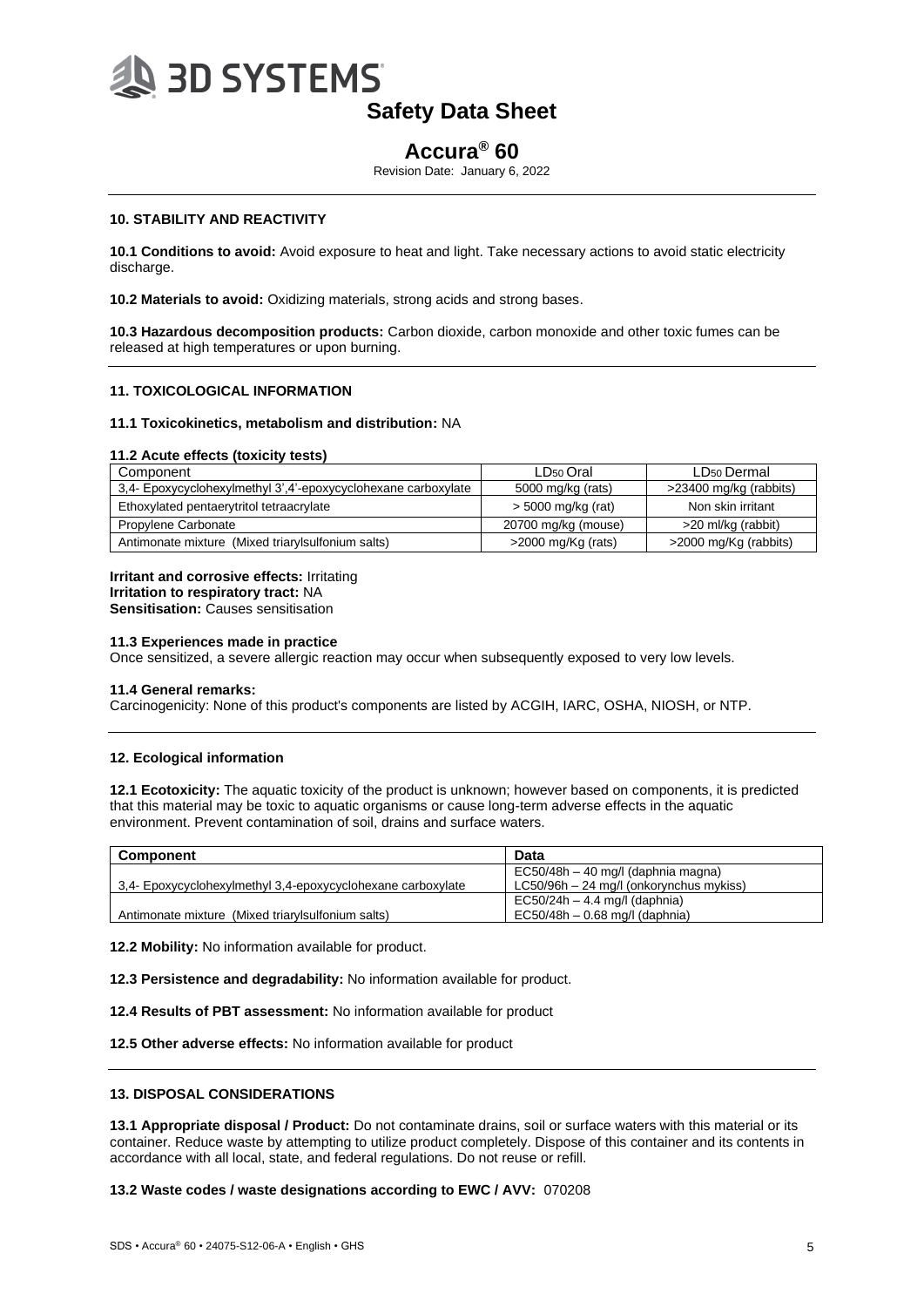

# **Accura® 60**

Revision Date: January 6, 2022

## **13.3 Appropriate packaging:** NA

**13.4 Additional information:** Prior to disposal 3D Systems recommends consulting an approved waste disposal firm to ensure regulatory compliance.

#### **14. TRANSPORT INFORMATION**

#### **14.1 DOT:**

UN-No.: 3082

UN Proper Shipping Name: Environmentally hazardous substance, liquid, n.o.s.(Acrylic polymers-other) Transport hazard class(es): Class: 9

Subsidiary risk: - Packing group: III Environmental Hazard: Marine pollutant: Yes Special Precautions for user: Not Available

### **14.3 IATA:**

UN-No.: 3082 UN Proper Shipping Name: Environmentally hazardous substance, liquid, n.o.s. (Acrylic polymers-other) Transport hazard class(es): 9 Class: Not Available Subsidiary risk: - Packing group: III Environmental Hazard: Yes Special Precautions for user: Not Available

## **14.2 IMDG:**

UN-No.: 3082 UN Proper Shipping Name: Environmentally hazardous substance, liquid, n.o.s. (Acrylic polymers-other) Transport hazard class(es) Class: 9 Subsidiary risk: - Packing group: III Environmental Hazard: Marine pollutant: Yes EmS : Not Available

### **14.1 ADR:**

UN-No.: 3082 UN Proper Shipping Name: Environmentally hazardous substance, liquid, n.o.s. (Acrylic polymers-other) Transport hazard class(es) Class: 9 Subsidiary risk: - Hazard No (ADR): Not available Tunnel restriction code : Not available Packing group: III Environmental Hazard: Yes Special Precautions for user: Not available

Further information: Inner packages/containers <5kg are excempt from class 9 regulations. When shipping ≤ 5L inner packaging, Special Provision A197 may apply.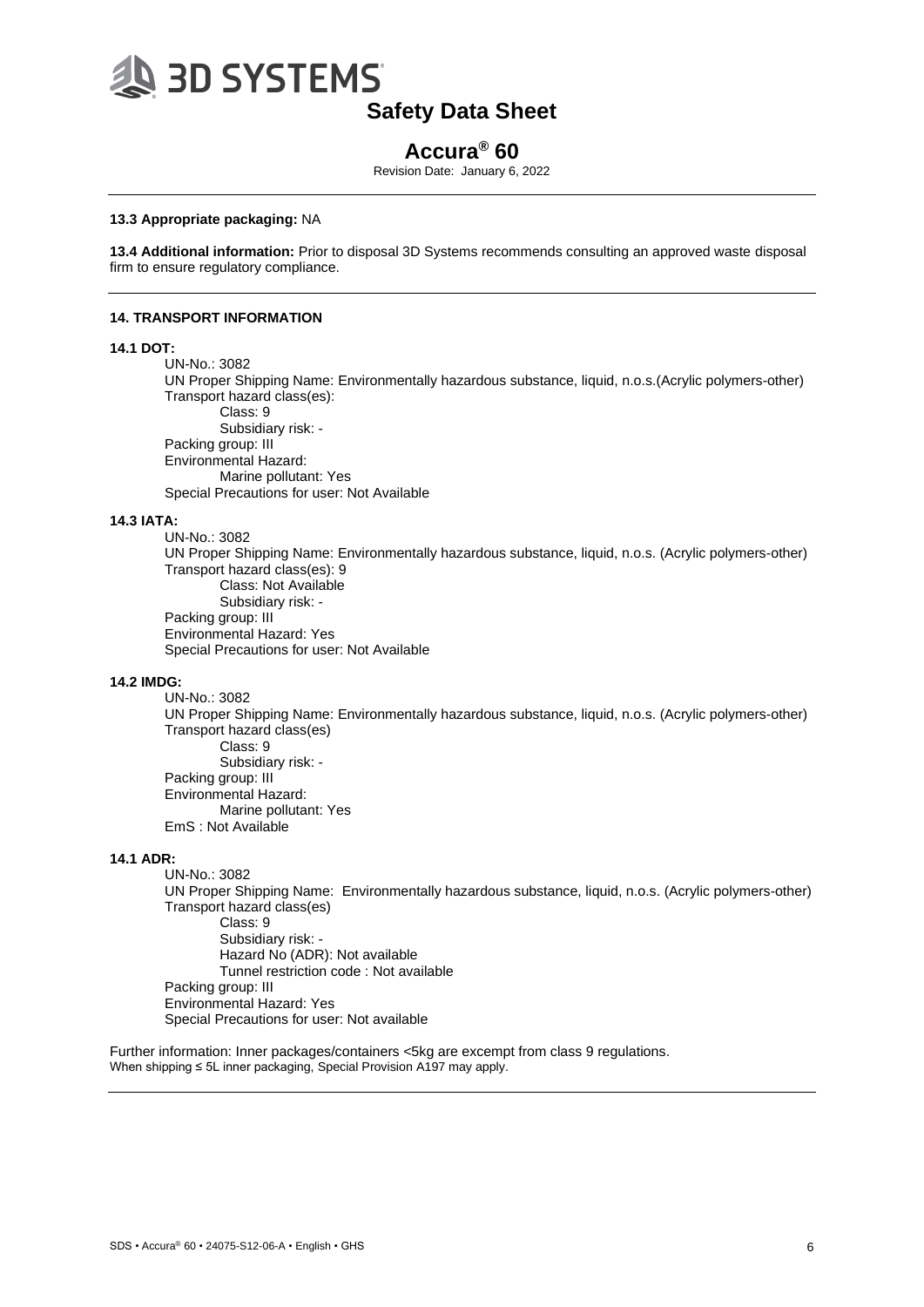

# **Accura® 60**

Revision Date: January 6, 2022

# **15. REGULATORY INFORMATION**

#### **15.1. European Union Regulation:**

**Safety, health and environmental regulations/legislation specific for the substance or mixture**

**Persistent Organic Pollutants** Not applicable

**Ozone-depleting substances (ODS) regulation (EC) 1005/2009**  Not applicable

#### **Authorisations and/or restrictions on use:**

This product does not contain substances subject to authorization (Regulation (EC) No. 1907/2006 (REACH), Annex XIV) This product does not contain substances subject to restriction (Regulation (EC) No. 1907/2006 (REACH), Annex XVII)

#### **Other EU regulations**

**Directive 2012/18/EU on major accident hazards involving dangerous substances, as amended.** Not listed

# **National regulations:**

**German Water Hazard Class (WGK):** WGK2 (Hazard to waters)

#### **15.2. Chemical safety assessment**

**Chemical Safety Report -** No information available

#### **15.3 US FEDERAL**

**TSCA**: All components listed on Active TSCA Inventory or exempt from listing. **TSCA - 5(a) Significant New Use Rule List of Chemicals:** None **US. Toxic Substances Control Act (TSCA) Section 12(b):** None **SARA 302 EHS List (40 CFR 355 Appendix A):** None listed **SARA 313 (40 CFR 372.65):** None listed **CERCLA (40 CFR 302.4):** None listed **SARA 302 EHS List (40 CFR 355 Appendix A):** None listed **SARA 313 (40 CFR 372.65):** None listed **CERCLA (40 CFR 302.4):** None listed California Prop. 65 Components: WARNING: This product can expose you to chemicals known to the State of California to cause cancer, birth defects or other reproductive harm. For more information go to

www.P65Warnings.ca.gov

| <b>CAS Number</b><br>75-21-8                 | Hazard<br>Cancer                                                                                                                     |
|----------------------------------------------|--------------------------------------------------------------------------------------------------------------------------------------|
| 108-88-3                                     | Cancer and Reproductive harm                                                                                                         |
|                                              |                                                                                                                                      |
|                                              | Article 57-2: (Cabinet Order 38, antimony and its compounds,<br>excludes materials containing $\leq 1\%$ )                           |
|                                              |                                                                                                                                      |
|                                              |                                                                                                                                      |
| Ordinance on prevention of hazard due to     |                                                                                                                                      |
|                                              |                                                                                                                                      |
| Poison and Deleterious Substance Control law | antimony compounds: hazardous substance                                                                                              |
|                                              | Class 1 designated substances (Cabinet Order 25, antimony<br>and its compounds, excludes materials containing ≤1%)                   |
|                                              |                                                                                                                                      |
|                                              |                                                                                                                                      |
|                                              |                                                                                                                                      |
| applicable                                   |                                                                                                                                      |
|                                              | applicable, industrial waste                                                                                                         |
|                                              | not applicable<br>not applicable<br>not applicable<br>not applicable<br>Category 4, Class 3, oil<br>not applicable<br>not applicable |